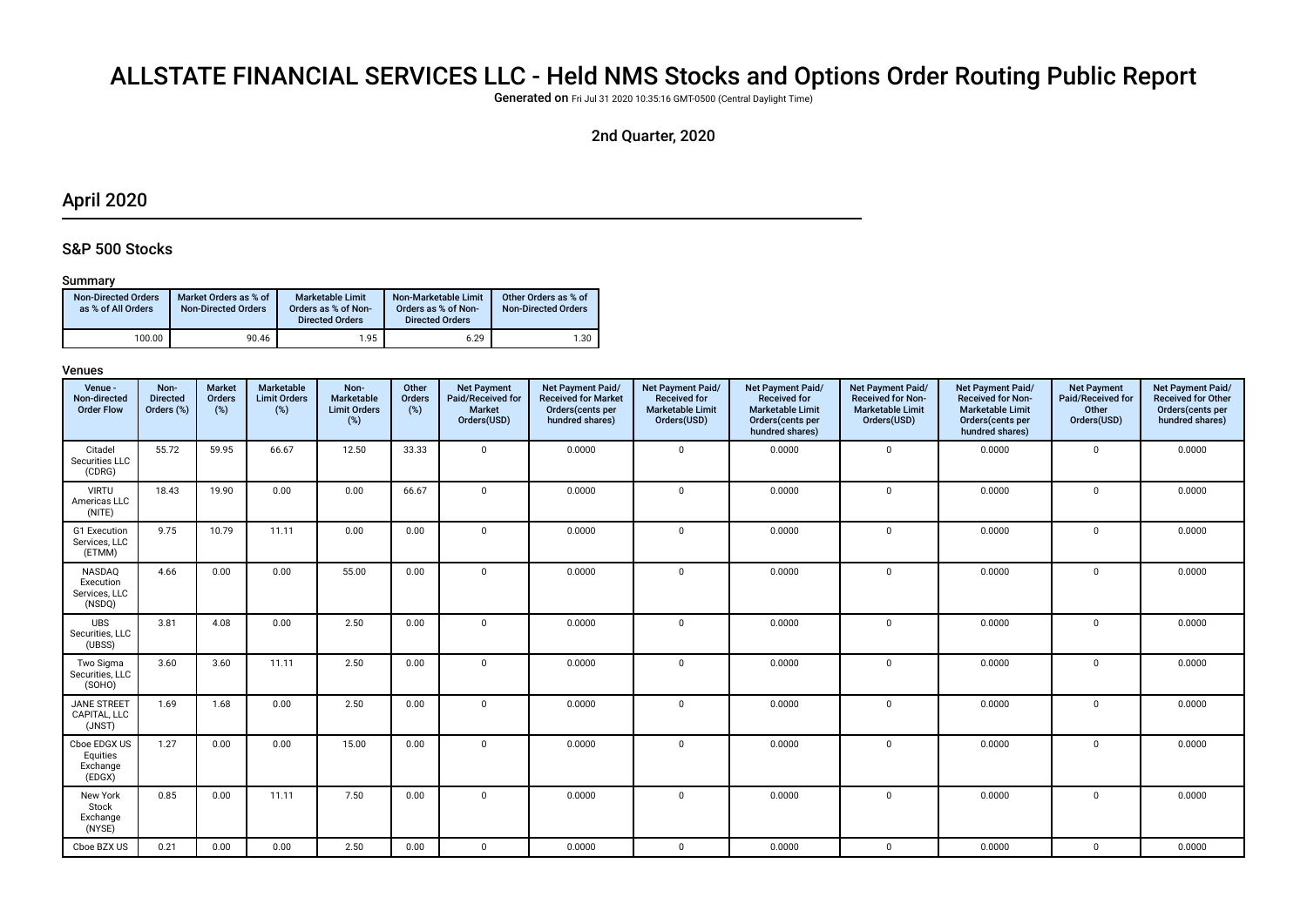| Venue -<br>Non-directed<br><b>Order Flow</b> | Non-<br><b>Directed</b><br>Orders (%) | <b>Market</b><br><b>Orders</b><br>$(\%)$ | Marketable<br><b>Limit Orders</b> | Non-<br>Marketable<br><b>Limit Orders</b><br>(%) | Other<br><b>Orders</b><br>(%) | <b>Net Payment</b><br><b>Paid/Received for</b><br><b>Market</b><br>Orders(USD) | <b>Net Payment Paid/</b><br><b>Received for Market</b><br>Orders(cents per<br>hundred shares) | <b>Net Payment Paid/</b><br><b>Received for</b><br><b>Marketable Limit</b><br>Orders(USD) | <b>Net Payment Paid/</b><br><b>Received for</b><br><b>Marketable Limit</b><br>Orders(cents per<br>hundred shares) | <b>Net Payment Paid/</b><br><b>Received for Non-</b><br><b>Marketable Limit</b><br>Orders(USD) | <b>Net Payment Paid/</b><br><b>Received for Non-</b><br><b>Marketable Limit</b><br>Orders (cents per<br>hundred shares) | <b>Net Payment</b><br><b>Paid/Received for</b><br>Other<br>Orders(USD) | <b>Net Payment Paid/</b><br><b>Received for Other</b><br>Orders(cents per<br>hundred shares) |
|----------------------------------------------|---------------------------------------|------------------------------------------|-----------------------------------|--------------------------------------------------|-------------------------------|--------------------------------------------------------------------------------|-----------------------------------------------------------------------------------------------|-------------------------------------------------------------------------------------------|-------------------------------------------------------------------------------------------------------------------|------------------------------------------------------------------------------------------------|-------------------------------------------------------------------------------------------------------------------------|------------------------------------------------------------------------|----------------------------------------------------------------------------------------------|
| Equities<br>Exchange<br>(ZBAT)               |                                       |                                          |                                   |                                                  |                               |                                                                                |                                                                                               |                                                                                           |                                                                                                                   |                                                                                                |                                                                                                                         |                                                                        |                                                                                              |

Citadel Securities LLC (CDRG):

[Insert discussion of the material aspects of the relationship with this venue pursuant to rule 606(a)(1)(iv).]

VIRTU Americas LLC (NITE): [Insert discussion of the material aspects of the relationship with this venue pursuant to rule 606(a)(1)(iv).]

G1 Execution Services, LLC (ETMM): [Insert discussion of the material aspects of the relationship with this venue pursuant to rule 606(a)(1)(iv).]

NASDAQ Execution Services, LLC (NSDQ): [Insert discussion of the material aspects of the relationship with this venue pursuant to rule 606(a)(1)(iv).]

UBS Securities, LLC (UBSS): [Insert discussion of the material aspects of the relationship with this venue pursuant to rule 606(a)(1)(iv).]

Two Sigma Securities, LLC (SOHO): [Insert discussion of the material aspects of the relationship with this venue pursuant to rule 606(a)(1)(iv).]

JANE STREET CAPITAL, LLC (JNST): [Insert discussion of the material aspects of the relationship with this venue pursuant to rule 606(a)(1)(iv).]

Cboe EDGX US Equities Exchange (EDGX): [Insert discussion of the material aspects of the relationship with this venue pursuant to rule 606(a)(1)(iv).]

New York Stock Exchange (NYSE): [Insert discussion of the material aspects of the relationship with this venue pursuant to rule 606(a)(1)(iv).]

Cboe BZX US Equities Exchange (ZBAT): [Insert discussion of the material aspects of the relationship with this venue pursuant to rule 606(a)(1)(iv).]

# April 2020

 $\equiv$ 

#### Non-S&P 500 Stocks

#### Summary

| <b>Non-Directed Orders</b><br>as % of All Orders | Market Orders as % of<br><b>Non-Directed Orders</b> | <b>Marketable Limit</b><br>Orders as % of Non-<br><b>Directed Orders</b> | Non-Marketable Limit<br>Orders as % of Non-<br><b>Directed Orders</b> | Other Orders as % of<br><b>Non-Directed Orders</b> |
|--------------------------------------------------|-----------------------------------------------------|--------------------------------------------------------------------------|-----------------------------------------------------------------------|----------------------------------------------------|
| 100.00                                           | 77.72                                               | 1.98                                                                     | 19.55                                                                 | 0.74                                               |

 $-$ 

| Venue -<br>Non-directed<br><b>Order Flow</b> | Non-<br><b>Directed</b><br>Orders (%) | <b>Market</b><br><b>Orders</b> | Marketable<br><b>Limit Orders</b><br>$(\%)$ | Non-<br><b>Marketable</b><br><b>Limit Orders</b><br>(%) | Other<br><b>Orders</b><br>(%) | <b>Net Payment</b><br>Paid/Received for<br><b>Market</b><br>Orders(USD) | Net Payment Paid/<br><b>Received for Market</b><br>Orders (cents per<br>hundred shares) | <b>Net Payment Paid/</b><br><b>Received for</b><br><b>Marketable Limit</b><br>Orders(USD) | Net Payment Paid/<br><b>Received for</b><br><b>Marketable Limit</b><br>Orders (cents per<br>hundred shares) | <b>Net Payment Paid/</b><br><b>Received for Non-</b><br><b>Marketable Limit</b><br>Orders(USD) | Net Payment Paid/<br><b>Received for Non-</b><br><b>Marketable Limit</b><br>Orders(cents per<br>hundred shares) | <b>Net Payment</b><br>Paid/Received for<br>Other<br>Orders(USD) | <b>Net Payment Paid/</b><br><b>Received for Other</b><br>Orders(cents per<br>hundred shares) |
|----------------------------------------------|---------------------------------------|--------------------------------|---------------------------------------------|---------------------------------------------------------|-------------------------------|-------------------------------------------------------------------------|-----------------------------------------------------------------------------------------|-------------------------------------------------------------------------------------------|-------------------------------------------------------------------------------------------------------------|------------------------------------------------------------------------------------------------|-----------------------------------------------------------------------------------------------------------------|-----------------------------------------------------------------|----------------------------------------------------------------------------------------------|
| Citadel<br>Securities LLC<br>(CDRG)          | 43.57                                 | 57.63                          | 38.46                                       | 5.74                                                    | 100.00                        |                                                                         | 0.0000                                                                                  |                                                                                           | 0.0000                                                                                                      |                                                                                                | 0.0000                                                                                                          |                                                                 | 0.0000                                                                                       |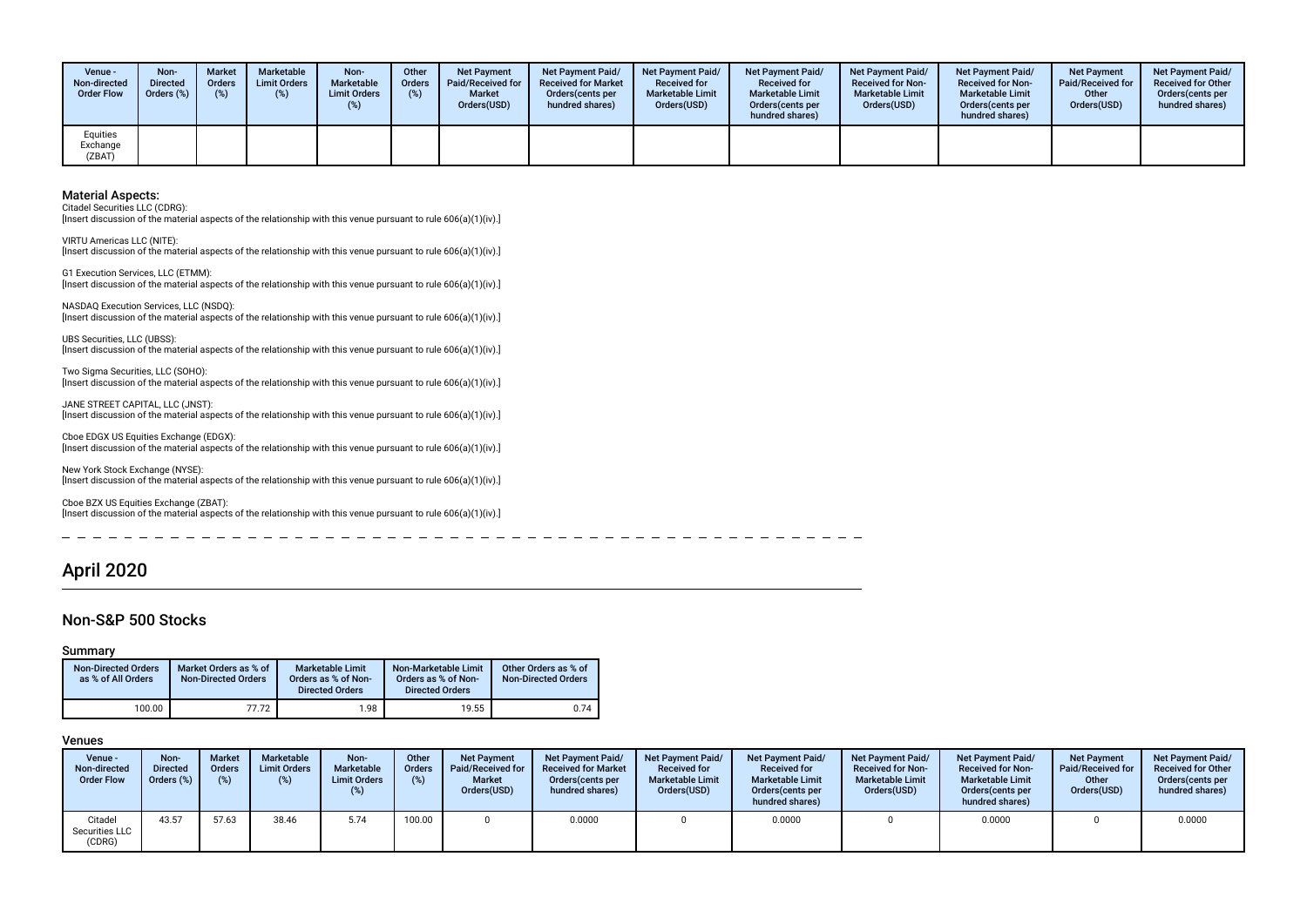| Venue -<br>Non-directed<br><b>Order Flow</b>   | Non-<br><b>Directed</b><br>Orders (%) | <b>Market</b><br>Orders<br>(%) | Marketable<br><b>Limit Orders</b><br>(%) | Non-<br>Marketable<br><b>Limit Orders</b><br>(%) | Other<br>Orders<br>(%) | <b>Net Payment</b><br>Paid/Received for<br><b>Market</b><br>Orders(USD) | Net Payment Paid/<br><b>Received for Market</b><br>Orders(cents per<br>hundred shares) | Net Payment Paid/<br><b>Received for</b><br><b>Marketable Limit</b><br>Orders(USD) | Net Payment Paid/<br><b>Received for</b><br><b>Marketable Limit</b><br>Orders(cents per<br>hundred shares) | Net Payment Paid/<br>Received for Non-<br><b>Marketable Limit</b><br>Orders(USD) | Net Payment Paid/<br><b>Received for Non-</b><br><b>Marketable Limit</b><br>Orders(cents per<br>hundred shares) | <b>Net Payment</b><br>Paid/Received for<br>Other<br>Orders(USD) | Net Payment Paid/<br><b>Received for Other</b><br>Orders(cents per<br>hundred shares) |
|------------------------------------------------|---------------------------------------|--------------------------------|------------------------------------------|--------------------------------------------------|------------------------|-------------------------------------------------------------------------|----------------------------------------------------------------------------------------|------------------------------------------------------------------------------------|------------------------------------------------------------------------------------------------------------|----------------------------------------------------------------------------------|-----------------------------------------------------------------------------------------------------------------|-----------------------------------------------------------------|---------------------------------------------------------------------------------------|
| NASDAQ<br>Execution<br>Services, LLC<br>(NSDQ) | 15.25                                 | 0.00                           | 0.00                                     | 57.38                                            | 0.00                   | $\Omega$                                                                | 0.0000                                                                                 | $\mathbf 0$                                                                        | 0.0000                                                                                                     | $\mathbf 0$                                                                      | 0.0000                                                                                                          | $\mathsf 0$                                                     | 0.0000                                                                                |
| <b>VIRTU</b><br>Americas LLC<br>(NITE)         | 14.60                                 | 20.25                          | 7.69                                     | 0.82                                             | 0.00                   | $\Omega$                                                                | 0.0000                                                                                 | $\Omega$                                                                           | 0.0000                                                                                                     | $\Omega$                                                                         | 0.0000                                                                                                          | $\Omega$                                                        | 0.0000                                                                                |
| G1 Execution<br>Services, LLC<br>(ETMM)        | 7.41                                  | 9.66                           | 15.38                                    | 0.82                                             | 0.00                   | $\mathbf 0$                                                             | 0.0000                                                                                 | $\mathbf 0$                                                                        | 0.0000                                                                                                     | $\mathbf{0}$                                                                     | 0.0000                                                                                                          | $\mathbf 0$                                                     | 0.0000                                                                                |
| Cboe EDGX US<br>Equities<br>Exchange<br>(EDGX) | 6.75                                  | 0.00                           | 0.00                                     | 25.41                                            | 0.00                   | $\Omega$                                                                | 0.0000                                                                                 | $\Omega$                                                                           | 0.0000                                                                                                     | $\mathbf{0}$                                                                     | 0.0000                                                                                                          | $\mathbf 0$                                                     | 0.0000                                                                                |
| Two Sigma<br>Securities, LLC<br>(SOHO)         | 3.05                                  | 4.36                           | 0.00                                     | 0.00                                             | 0.00                   | $\Omega$                                                                | 0.0000                                                                                 | $\Omega$                                                                           | 0.0000                                                                                                     | $\mathbf{0}$                                                                     | 0.0000                                                                                                          | $\mathbf 0$                                                     | 0.0000                                                                                |
| Instinet<br><b>BlockCross</b><br>(SSBS)        | 2.83                                  | 2.49                           | 38.46                                    | 0.00                                             | 0.00                   | $\mathbf 0$                                                             | 0.0000                                                                                 | $\mathbf 0$                                                                        | 0.0000                                                                                                     | $\mathbf{0}$                                                                     | 0.0000                                                                                                          | $\mathbf 0$                                                     | 0.0000                                                                                |
| <b>JANE STREET</b><br>CAPITAL, LLC<br>(JNST)   | 2.40                                  | 3.43                           | 0.00                                     | 0.00                                             | 0.00                   | $\Omega$                                                                | 0.0000                                                                                 | $\Omega$                                                                           | 0.0000                                                                                                     | $\mathbf 0$                                                                      | 0.0000                                                                                                          | $\mathbf{0}$                                                    | 0.0000                                                                                |
| <b>UBS Securities.</b><br>LLC (UBSS)           | 1.53                                  | 2.18                           | 0.00                                     | 0.00                                             | 0.00                   | $\mathbf{0}$                                                            | 0.0000                                                                                 | $\mathbf{0}$                                                                       | 0.0000                                                                                                     | $\mathbf 0$                                                                      | 0.0000                                                                                                          | $\mathbf 0$                                                     | 0.0000                                                                                |
| New York<br>Stock<br>Exchange<br>(NYSE)        | 1.09                                  | 0.00                           | 0.00                                     | 4.10                                             | 0.00                   | $\mathbf 0$                                                             | 0.0000                                                                                 | $\mathbf 0$                                                                        | 0.0000                                                                                                     | $\mathbf 0$                                                                      | 0.0000                                                                                                          | $\mathbf 0$                                                     | 0.0000                                                                                |

Citadel Securities LLC (CDRG): [Insert discussion of the material aspects of the relationship with this venue pursuant to rule 606(a)(1)(iv).]

NASDAQ Execution Services, LLC (NSDQ): [Insert discussion of the material aspects of the relationship with this venue pursuant to rule 606(a)(1)(iv).]

VIRTU Americas LLC (NITE): [Insert discussion of the material aspects of the relationship with this venue pursuant to rule 606(a)(1)(iv).]

G1 Execution Services, LLC (ETMM): [Insert discussion of the material aspects of the relationship with this venue pursuant to rule 606(a)(1)(iv).]

Cboe EDGX US Equities Exchange (EDGX): [Insert discussion of the material aspects of the relationship with this venue pursuant to rule 606(a)(1)(iv).]

Two Sigma Securities, LLC (SOHO): [Insert discussion of the material aspects of the relationship with this venue pursuant to rule 606(a)(1)(iv).]

Instinet BlockCross (SSBS): [Insert discussion of the material aspects of the relationship with this venue pursuant to rule 606(a)(1)(iv).]

JANE STREET CAPITAL, LLC (JNST): [Insert discussion of the material aspects of the relationship with this venue pursuant to rule 606(a)(1)(iv).]

UBS Securities, LLC (UBSS): [Insert discussion of the material aspects of the relationship with this venue pursuant to rule 606(a)(1)(iv).]

New York Stock Exchange (NYSE):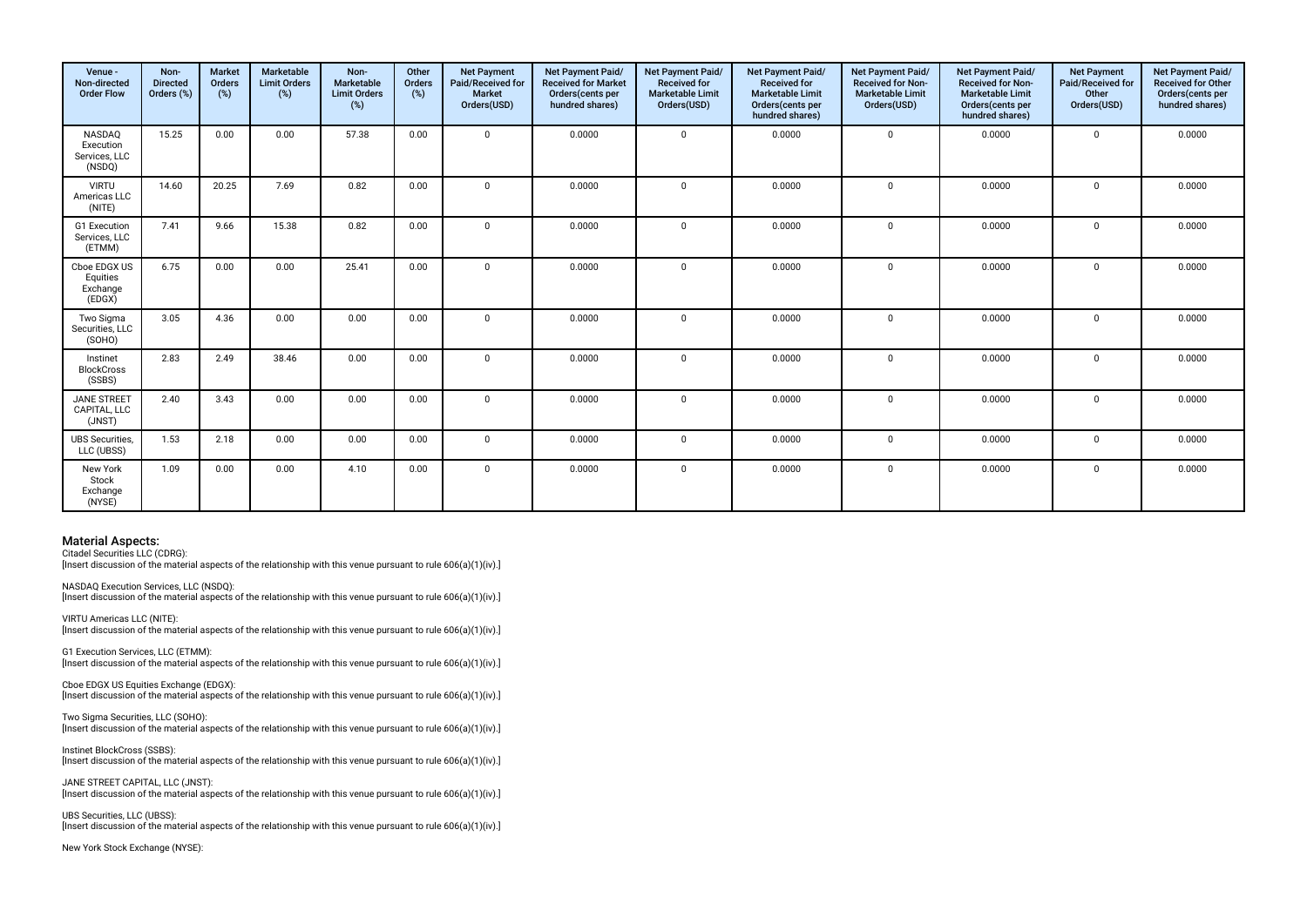$- - - - - -$ 

# April 2020

# **Options**

 $\overline{a}$ 

### Summary

| <b>Non-Directed Orders</b><br>as % of All Orders | Market Orders as % of<br><b>Non-Directed Orders</b> | <b>Marketable Limit</b><br>Orders as % of Non-<br><b>Directed Orders</b> | Non-Marketable Limit<br>Orders as % of Non-<br><b>Directed Orders</b> | Other Orders as % of<br><b>Non-Directed Orders</b> |
|--------------------------------------------------|-----------------------------------------------------|--------------------------------------------------------------------------|-----------------------------------------------------------------------|----------------------------------------------------|
| 0.00                                             | 0.00                                                | 0.00                                                                     | 0.00                                                                  | 0.00                                               |

#### Venues

 $\frac{1}{2}$ 

### Material Aspects:

# May 2020

## S&P 500 Stocks

### **Summary**

| <b>Non-Directed Orders</b><br>as % of All Orders | Market Orders as % of<br><b>Non-Directed Orders</b> | <b>Marketable Limit</b><br>Orders as % of Non-<br><b>Directed Orders</b> | Non-Marketable Limit<br>Orders as % of Non-<br><b>Directed Orders</b> | Other Orders as % of<br><b>Non-Directed Orders</b> |
|--------------------------------------------------|-----------------------------------------------------|--------------------------------------------------------------------------|-----------------------------------------------------------------------|----------------------------------------------------|
| 100.00                                           | 90.70                                               | 0.25                                                                     | 7.29                                                                  | 1.76                                               |

| Venue -<br>Non-directed<br><b>Order Flow</b>   | Non-<br><b>Directed</b><br>Orders (%) | <b>Market</b><br>Orders<br>(%) | Marketable<br><b>Limit Orders</b><br>(%) | Non-<br><b>Marketable</b><br><b>Limit Orders</b><br>(%) | Other<br><b>Orders</b><br>(%) | <b>Net Payment</b><br>Paid/Received for<br><b>Market</b><br>Orders(USD) | Net Payment Paid/<br><b>Received for Market</b><br>Orders (cents per<br>hundred shares) | Net Payment Paid/<br><b>Received for</b><br><b>Marketable Limit</b><br>Orders(USD) | <b>Net Payment Paid/</b><br><b>Received for</b><br><b>Marketable Limit</b><br>Orders(cents per<br>hundred shares) | Net Payment Paid/<br><b>Received for Non-</b><br><b>Marketable Limit</b><br>Orders(USD) | Net Payment Paid/<br><b>Received for Non-</b><br><b>Marketable Limit</b><br>Orders (cents per<br>hundred shares) | <b>Net Payment</b><br><b>Paid/Received for</b><br>Other<br>Orders(USD) | Net Payment Paid/<br><b>Received for Other</b><br>Orders(cents per<br>hundred shares) |
|------------------------------------------------|---------------------------------------|--------------------------------|------------------------------------------|---------------------------------------------------------|-------------------------------|-------------------------------------------------------------------------|-----------------------------------------------------------------------------------------|------------------------------------------------------------------------------------|-------------------------------------------------------------------------------------------------------------------|-----------------------------------------------------------------------------------------|------------------------------------------------------------------------------------------------------------------|------------------------------------------------------------------------|---------------------------------------------------------------------------------------|
| Citadel<br>Securities LLC<br>(CDRG)            | 50.85                                 | 54.85                          | 0.00                                     | 19.05                                                   | 42.86                         | $\mathbf{0}$                                                            | 0.0000                                                                                  |                                                                                    | 0.0000                                                                                                            | $\mathbf 0$                                                                             | 0.0000                                                                                                           | $\Omega$                                                               | 0.0000                                                                                |
| <b>VIRTU</b><br>Americas LLC<br>(NITE)         | 23.84                                 | 26.04                          | 0.00                                     | 0.00                                                    | 57.14                         | $\Omega$                                                                | 0.0000                                                                                  |                                                                                    | 0.0000                                                                                                            | $\Omega$                                                                                | 0.0000                                                                                                           |                                                                        | 0.0000                                                                                |
| G1 Execution<br>Services, LLC<br>(ETMM)        | 9.49                                  | 10.53                          | 100.00                                   | 0.00                                                    | 0.00                          | $\Omega$                                                                | 0.0000                                                                                  |                                                                                    | 0.0000                                                                                                            | 0                                                                                       | 0.0000                                                                                                           |                                                                        | 0.0000                                                                                |
| NASDAQ<br>Execution<br>Services, LLC<br>(NSDQ) | 4.87                                  | 0.28                           | 0.00                                     | 45.24                                                   | 0.00                          | $\mathbf{0}$                                                            | 0.0000                                                                                  |                                                                                    | 0.0000                                                                                                            | 0                                                                                       | 0.0000                                                                                                           |                                                                        | 0.0000                                                                                |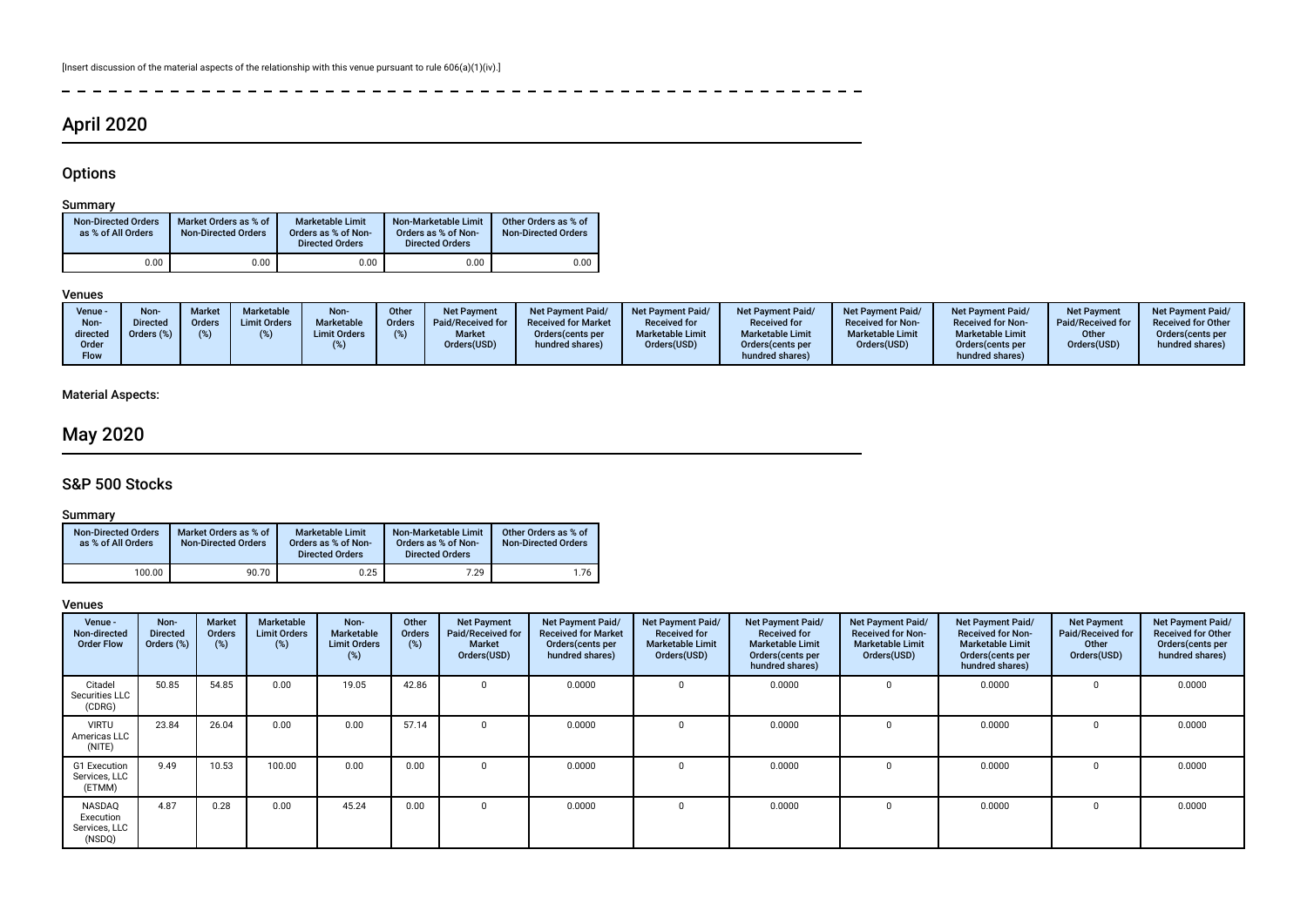| Venue -<br>Non-directed<br><b>Order Flow</b>   | Non-<br><b>Directed</b><br>Orders (%) | <b>Market</b><br><b>Orders</b><br>(%) | Marketable<br><b>Limit Orders</b><br>$(\%)$ | Non-<br><b>Marketable</b><br><b>Limit Orders</b><br>(%) | Other<br>Orders<br>(%) | <b>Net Payment</b><br>Paid/Received for<br><b>Market</b><br>Orders(USD) | Net Payment Paid/<br><b>Received for Market</b><br>Orders(cents per<br>hundred shares) | Net Payment Paid/<br><b>Received for</b><br><b>Marketable Limit</b><br>Orders(USD) | Net Payment Paid/<br><b>Received for</b><br><b>Marketable Limit</b><br>Orders(cents per<br>hundred shares) | <b>Net Payment Paid/</b><br><b>Received for Non-</b><br><b>Marketable Limit</b><br>Orders(USD) | Net Payment Paid/<br><b>Received for Non-</b><br><b>Marketable Limit</b><br>Orders (cents per<br>hundred shares) | <b>Net Payment</b><br>Paid/Received for<br>Other<br>Orders(USD) | Net Payment Paid/<br><b>Received for Other</b><br>Orders(cents per<br>hundred shares) |
|------------------------------------------------|---------------------------------------|---------------------------------------|---------------------------------------------|---------------------------------------------------------|------------------------|-------------------------------------------------------------------------|----------------------------------------------------------------------------------------|------------------------------------------------------------------------------------|------------------------------------------------------------------------------------------------------------|------------------------------------------------------------------------------------------------|------------------------------------------------------------------------------------------------------------------|-----------------------------------------------------------------|---------------------------------------------------------------------------------------|
| Two Sigma<br>Securities, LLC<br>(SOHO)         | 3.41                                  | 3.88                                  | 0.00                                        | 0.00                                                    | 0.00                   | $\Omega$                                                                | 0.0000                                                                                 | $\Omega$                                                                           | 0.0000                                                                                                     | $\mathbf 0$                                                                                    | 0.0000                                                                                                           | $\Omega$                                                        | 0.0000                                                                                |
| <b>JANE STREET</b><br>CAPITAL, LLC<br>(JNST)   | 2.43                                  | 2.77                                  | 0.00                                        | 0.00                                                    | 0.00                   | $\Omega$                                                                | 0.0000                                                                                 | $\Omega$                                                                           | 0.0000                                                                                                     | $\Omega$                                                                                       | 0.0000                                                                                                           | $\Omega$                                                        | 0.0000                                                                                |
| New York<br>Stock<br>Exchange<br>(NYSE)        | 2.43                                  | 0.00                                  | 0.00                                        | 23.81                                                   | 0.00                   | $\Omega$                                                                | 0.0000                                                                                 | $\Omega$                                                                           | 0.0000                                                                                                     | $\Omega$                                                                                       | 0.0000                                                                                                           | $\Omega$                                                        | 0.0000                                                                                |
| <b>UBS</b><br>Securities, LLC<br>(UBSS)        | 1.46                                  | 1.66                                  | 0.00                                        | 0.00                                                    | 0.00                   | $\mathbf{0}$                                                            | 0.0000                                                                                 |                                                                                    | 0.0000                                                                                                     | $\mathbf 0$                                                                                    | 0.0000                                                                                                           | 0                                                               | 0.0000                                                                                |
| Cboe EDGX US<br>Equities<br>Exchange<br>(EDGX) | 0.97                                  | 0.00                                  | 0.00                                        | 9.52                                                    | 0.00                   | $\Omega$                                                                | 0.0000                                                                                 |                                                                                    | 0.0000                                                                                                     | $\mathbf 0$                                                                                    | 0.0000                                                                                                           | $\Omega$                                                        | 0.0000                                                                                |
| Cboe BZX US<br>Equities<br>Exchange<br>(ZBAT)  | 0.24                                  | 0.00                                  | 0.00                                        | 2.38                                                    | 0.00                   | $\mathbf{0}$                                                            | 0.0000                                                                                 | $\Omega$                                                                           | 0.0000                                                                                                     | $\mathbf 0$                                                                                    | 0.0000                                                                                                           | 0                                                               | 0.0000                                                                                |

Citadel Securities LLC (CDRG): [Insert discussion of the material aspects of the relationship with this venue pursuant to rule 606(a)(1)(iv).]

VIRTU Americas LLC (NITE): [Insert discussion of the material aspects of the relationship with this venue pursuant to rule 606(a)(1)(iv).]

G1 Execution Services, LLC (ETMM): [Insert discussion of the material aspects of the relationship with this venue pursuant to rule 606(a)(1)(iv).]

NASDAQ Execution Services, LLC (NSDQ): [Insert discussion of the material aspects of the relationship with this venue pursuant to rule 606(a)(1)(iv).]

Two Sigma Securities, LLC (SOHO): [Insert discussion of the material aspects of the relationship with this venue pursuant to rule 606(a)(1)(iv).]

JANE STREET CAPITAL, LLC (JNST): [Insert discussion of the material aspects of the relationship with this venue pursuant to rule 606(a)(1)(iv).]

New York Stock Exchange (NYSE): [Insert discussion of the material aspects of the relationship with this venue pursuant to rule 606(a)(1)(iv).]

UBS Securities, LLC (UBSS): [Insert discussion of the material aspects of the relationship with this venue pursuant to rule 606(a)(1)(iv).]

Cboe EDGX US Equities Exchange (EDGX): [Insert discussion of the material aspects of the relationship with this venue pursuant to rule 606(a)(1)(iv).]

Cboe BZX US Equities Exchange (ZBAT): [Insert discussion of the material aspects of the relationship with this venue pursuant to rule 606(a)(1)(iv).]

# May 2020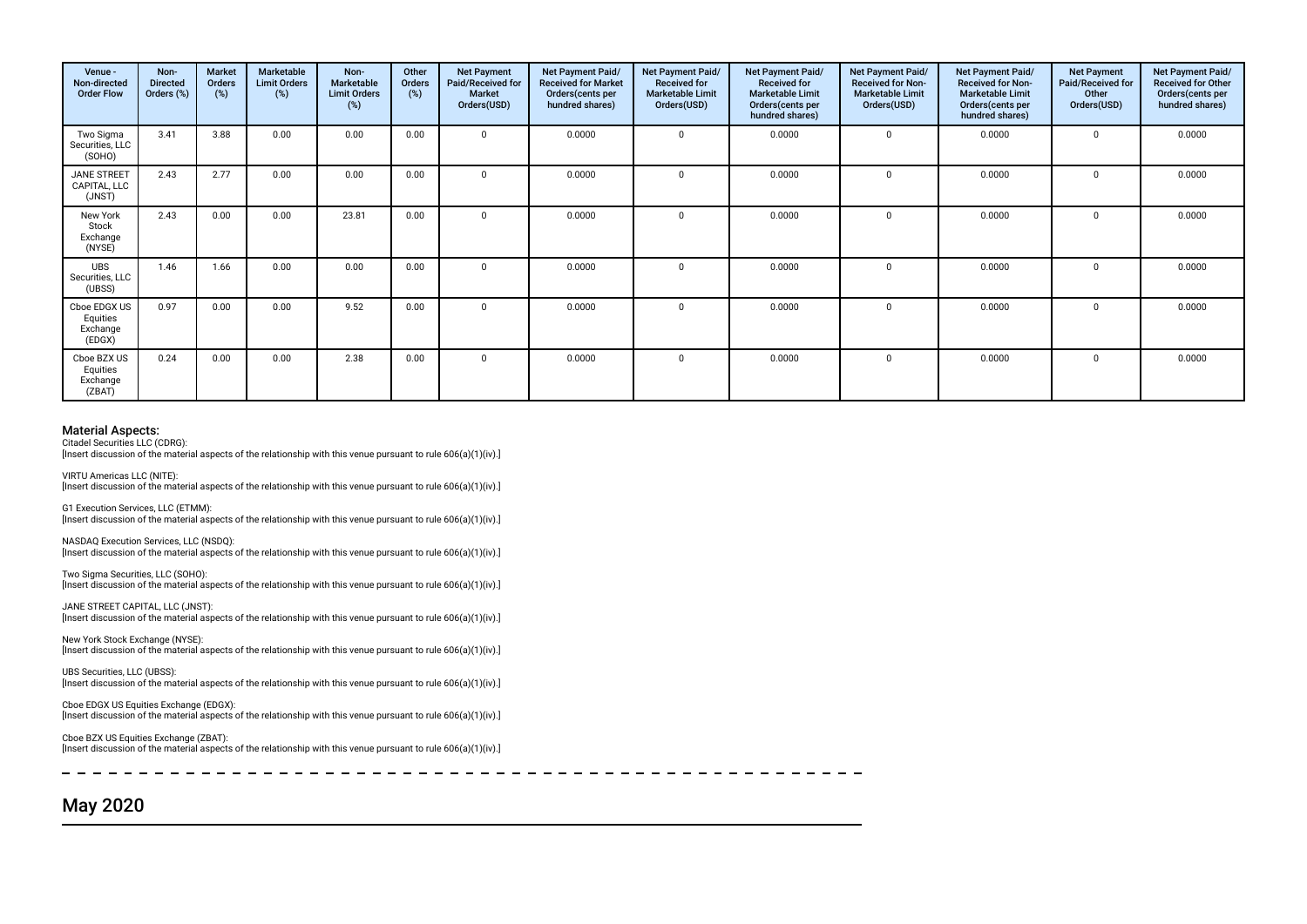# Non-S&P 500 Stocks

#### Summary

| <b>Non-Directed Orders</b><br>as % of All Orders | Market Orders as % of<br><b>Non-Directed Orders</b> | <b>Marketable Limit</b><br>Orders as % of Non-<br><b>Directed Orders</b> | Non-Marketable Limit<br>Orders as % of Non-<br><b>Directed Orders</b> | Other Orders as % of<br><b>Non-Directed Orders</b> |
|--------------------------------------------------|-----------------------------------------------------|--------------------------------------------------------------------------|-----------------------------------------------------------------------|----------------------------------------------------|
| 100.00                                           | 79.79                                               | 1.86                                                                     | 17.55                                                                 | 0.80                                               |

#### Venues

| Venue -<br>Non-directed<br><b>Order Flow</b>   | Non-<br><b>Directed</b><br>Orders (%) | <b>Market</b><br>Orders<br>$(\%)$ | Marketable<br><b>Limit Orders</b><br>$(\%)$ | Non-<br>Marketable<br><b>Limit Orders</b><br>(%) | Other<br>Orders<br>$(\%)$ | <b>Net Payment</b><br>Paid/Received for<br>Market<br>Orders(USD) | Net Payment Paid/<br><b>Received for Market</b><br>Orders(cents per<br>hundred shares) | Net Payment Paid/<br><b>Received for</b><br><b>Marketable Limit</b><br>Orders(USD) | Net Payment Paid/<br><b>Received for</b><br><b>Marketable Limit</b><br>Orders(cents per<br>hundred shares) | Net Payment Paid/<br><b>Received for Non-</b><br><b>Marketable Limit</b><br>Orders(USD) | Net Payment Paid/<br><b>Received for Non-</b><br><b>Marketable Limit</b><br>Orders(cents per<br>hundred shares) | <b>Net Payment</b><br>Paid/Received for<br>Other<br>Orders(USD) | Net Payment Paid/<br><b>Received for Other</b><br>Orders(cents per<br>hundred shares) |
|------------------------------------------------|---------------------------------------|-----------------------------------|---------------------------------------------|--------------------------------------------------|---------------------------|------------------------------------------------------------------|----------------------------------------------------------------------------------------|------------------------------------------------------------------------------------|------------------------------------------------------------------------------------------------------------|-----------------------------------------------------------------------------------------|-----------------------------------------------------------------------------------------------------------------|-----------------------------------------------------------------|---------------------------------------------------------------------------------------|
| Citadel<br>Securities LLC<br>(CDRG)            | 43.63                                 | 57.52                             | 28.57                                       | 4.63                                             | 66.67                     | $\Omega$                                                         | 0.0000                                                                                 | $\mathbf 0$                                                                        | 0.0000                                                                                                     | $\mathbf 0$                                                                             | 0.0000                                                                                                          | $\mathbf 0$                                                     | 0.0000                                                                                |
| <b>VIRTU</b><br>Americas LLC<br>(NITE)         | 20.05                                 | 23.53                             | 57.14                                       | 7.41                                             | 33.33                     | $\mathbf{0}$                                                     | 0.0000                                                                                 | $\mathbf 0$                                                                        | 0.0000                                                                                                     | $\mathbf 0$                                                                             | 0.0000                                                                                                          | $\mathbf 0$                                                     | 0.0000                                                                                |
| NASDAQ<br>Execution<br>Services, LLC<br>(NSDQ) | 10.61                                 | 0.00                              | 0.00                                        | 41.67                                            | 0.00                      | $\mathbf 0$                                                      | 0.0000                                                                                 | $\mathbf 0$                                                                        | 0.0000                                                                                                     | $\mathbf 0$                                                                             | 0.0000                                                                                                          | $\mathbf 0$                                                     | 0.0000                                                                                |
| Cboe EDGX US<br>Equities<br>Exchange<br>(EDGX) | 8.73                                  | 0.00                              | 0.00                                        | 34.26                                            | 0.00                      | $\mathbf 0$                                                      | 0.0000                                                                                 | $\mathbf 0$                                                                        | 0.0000                                                                                                     | $\mathbf 0$                                                                             | 0.0000                                                                                                          | $\mathbf 0$                                                     | 0.0000                                                                                |
| G1 Execution<br>Services, LLC<br>(ETMM)        | 6.13                                  | 8.50                              | 0.00                                        | 0.00                                             | 0.00                      | $\Omega$                                                         | 0.0000                                                                                 | $\mathbf 0$                                                                        | 0.0000                                                                                                     | $\mathbf 0$                                                                             | 0.0000                                                                                                          | $\mathbf 0$                                                     | 0.0000                                                                                |
| Two Sigma<br>Securities, LLC<br>(SOHO)         | 2.83                                  | 3.59                              | 14.29                                       | 0.00                                             | 0.00                      | $\mathbf 0$                                                      | 0.0000                                                                                 | $\mathbf 0$                                                                        | 0.0000                                                                                                     | $\mathbf 0$                                                                             | 0.0000                                                                                                          | $\mathbf 0$                                                     | 0.0000                                                                                |
| <b>JANE STREET</b><br>CAPITAL, LLC<br>(JNST)   | 2.59                                  | 3.27                              | 0.00                                        | 0.93                                             | 0.00                      | $\mathbf 0$                                                      | 0.0000                                                                                 | $\mathbf 0$                                                                        | 0.0000                                                                                                     | $\mathbf 0$                                                                             | 0.0000                                                                                                          | 0                                                               | 0.0000                                                                                |
| <b>UBS</b> Securities,<br>LLC (UBSS)           | 1.65                                  | 1.96                              | 0.00                                        | 0.93                                             | 0.00                      | $\mathbf{0}$                                                     | 0.0000                                                                                 | $\mathbf 0$                                                                        | 0.0000                                                                                                     | $\mathbf 0$                                                                             | 0.0000                                                                                                          | $\mathbf 0$                                                     | 0.0000                                                                                |
| Cboe BZX US<br>Equities<br>Exchange<br>(ZBAT)  | 1.42                                  | 0.00                              | 0.00                                        | 5.56                                             | 0.00                      | $\mathbf{0}$                                                     | 0.0000                                                                                 | $\mathbf 0$                                                                        | 0.0000                                                                                                     | $\mathbf 0$                                                                             | 0.0000                                                                                                          | $\mathbf 0$                                                     | 0.0000                                                                                |
| Instinet<br><b>BlockCross</b><br>(SSBS)        | 1.18                                  | 1.63                              | 0.00                                        | 0.00                                             | 0.00                      | $\mathbf 0$                                                      | 0.0000                                                                                 | $\mathbf 0$                                                                        | 0.0000                                                                                                     | $\mathbf 0$                                                                             | 0.0000                                                                                                          | $\mathsf{O}$                                                    | 0.0000                                                                                |

# Material Aspects: Citadel Securities LLC (CDRG):

Insert discussion of the material aspects of the relationship with this venue pursuant to rule 606(a)(1)(iv).]

VIRTU Americas LLC (NITE): [Insert discussion of the material aspects of the relationship with this venue pursuant to rule 606(a)(1)(iv).]

NASDAQ Execution Services, LLC (NSDQ): [Insert discussion of the material aspects of the relationship with this venue pursuant to rule 606(a)(1)(iv).]

Cboe EDGX US Equities Exchange (EDGX): [Insert discussion of the material aspects of the relationship with this venue pursuant to rule 606(a)(1)(iv).]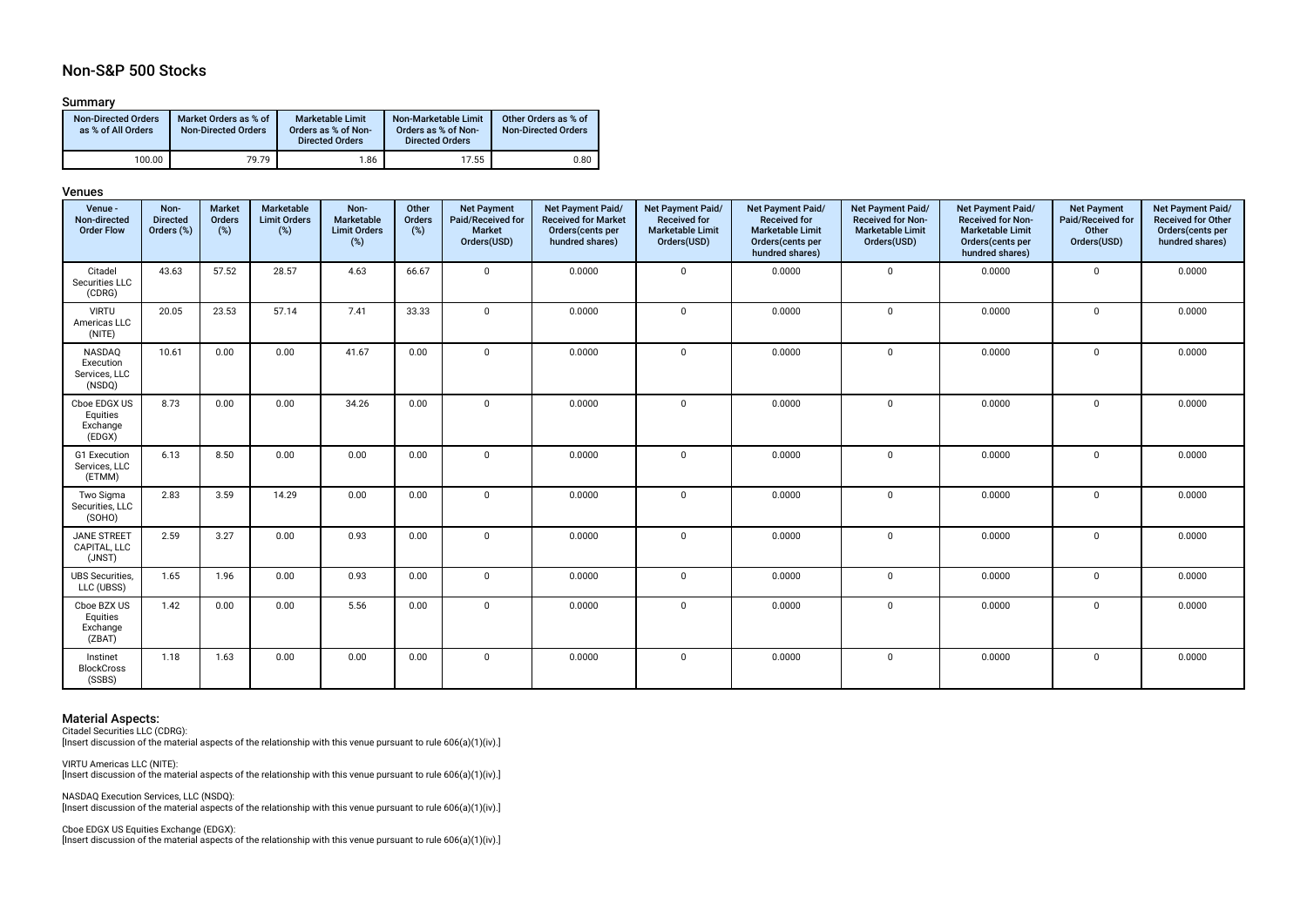G1 Execution Services, LLC (ETMM): [Insert discussion of the material aspects of the relationship with this venue pursuant to rule 606(a)(1)(iv).]

Two Sigma Securities, LLC (SOHO): [Insert discussion of the material aspects of the relationship with this venue pursuant to rule 606(a)(1)(iv).]

JANE STREET CAPITAL, LLC (JNST): [Insert discussion of the material aspects of the relationship with this venue pursuant to rule 606(a)(1)(iv).]

UBS Securities, LLC (UBSS): [Insert discussion of the material aspects of the relationship with this venue pursuant to rule 606(a)(1)(iv).]

Cboe BZX US Equities Exchange (ZBAT): [Insert discussion of the material aspects of the relationship with this venue pursuant to rule 606(a)(1)(iv).]

Instinet BlockCross (SSBS): [Insert discussion of the material aspects of the relationship with this venue pursuant to rule 606(a)(1)(iv).]

 $\overline{a}$  $-$ 

# May 2020

# **Options**

| Summarv                                          |                                                     |                                                                          |                                                                       |                                                    |
|--------------------------------------------------|-----------------------------------------------------|--------------------------------------------------------------------------|-----------------------------------------------------------------------|----------------------------------------------------|
| <b>Non-Directed Orders</b><br>as % of All Orders | Market Orders as % of<br><b>Non-Directed Orders</b> | <b>Marketable Limit</b><br>Orders as % of Non-<br><b>Directed Orders</b> | Non-Marketable Limit<br>Orders as % of Non-<br><b>Directed Orders</b> | Other Orders as % of<br><b>Non-Directed Orders</b> |
| 0.00                                             | 0.00                                                | 0.00                                                                     | 0.00                                                                  | 0.00                                               |

#### Venues

| Non-<br>Marketable<br>Non-<br>Market<br>Other<br>Venue -<br><b>Net Pavment</b><br>Marketable<br><b>Limit Orders</b><br>Paid/Received for<br>Directed<br><b>Orders</b><br>Orders<br>Non-<br>Orders (%)<br><b>Market</b><br><b>Limit Orders</b><br>directed<br>Orders(USD)<br>Order<br><b>Flow</b> | <b>Net Payment Paid/</b><br>Net Payment Paid/<br><b>Received for Market</b><br><b>Received for</b><br><b>Marketable Limit</b><br>Orders (cents per<br>Orders(USD)<br>hundred shares) | Net Payment Paid/<br>Net Payment Paid/<br><b>Received for Non-</b><br><b>Received for</b><br><b>Marketable Limit</b><br><b>Marketable Limit</b><br>Orders(USD)<br>Orders (cents per<br>hundred shares) | <b>Net Payment</b><br>Net Payment Paid/<br>Paid/Received for<br><b>Received for Non-</b><br><b>Marketable Limit</b><br>Other<br>Orders(USD)<br>Orders (cents per<br>hundred shares) | <b>Net Payment Paid/</b><br><b>Received for Other</b><br>Orders(cents per<br>hundred shares) |
|--------------------------------------------------------------------------------------------------------------------------------------------------------------------------------------------------------------------------------------------------------------------------------------------------|--------------------------------------------------------------------------------------------------------------------------------------------------------------------------------------|--------------------------------------------------------------------------------------------------------------------------------------------------------------------------------------------------------|-------------------------------------------------------------------------------------------------------------------------------------------------------------------------------------|----------------------------------------------------------------------------------------------|
|--------------------------------------------------------------------------------------------------------------------------------------------------------------------------------------------------------------------------------------------------------------------------------------------------|--------------------------------------------------------------------------------------------------------------------------------------------------------------------------------------|--------------------------------------------------------------------------------------------------------------------------------------------------------------------------------------------------------|-------------------------------------------------------------------------------------------------------------------------------------------------------------------------------------|----------------------------------------------------------------------------------------------|

### Material Aspects:

# June 2020

## S&P 500 Stocks

#### Summary

| <b>Non-Directed Orders</b><br>as % of All Orders | Market Orders as % of<br><b>Non-Directed Orders</b> | <b>Marketable Limit</b><br>Orders as % of Non-<br><b>Directed Orders</b> | Non-Marketable Limit<br>Orders as % of Non-<br><b>Directed Orders</b> | Other Orders as % of<br><b>Non-Directed Orders</b> |
|--------------------------------------------------|-----------------------------------------------------|--------------------------------------------------------------------------|-----------------------------------------------------------------------|----------------------------------------------------|
| 100.00                                           | 89.38                                               | 2.19                                                                     | 6.88                                                                  | 1.56                                               |

| Venue -<br>Non-directed<br><b>Order Flow</b> | Non-<br><b>Directed</b><br>Orders (%) | <b>Market</b><br>Orders | <b>Marketable</b><br><b>Limit Orders</b> | Non-<br>Marketable<br><b>Limit Orders</b> | Other<br>Orders<br>(%) | Net Payment<br>Paid/Received for<br><b>Market</b><br>Orders(USD) | Net Payment Paid/<br><b>Received for Market</b><br>Orders (cents per<br>hundred shares) | <b>Net Payment Paid/</b><br><b>Received for</b><br><b>Marketable Limit</b><br>Orders(USD) | <b>Net Payment Paid/</b><br><b>Received for</b><br><b>Marketable Limit</b><br>Orders(cents per<br>hundred shares) | <b>Net Payment Paid/</b><br><b>Received for Non-</b><br><b>Marketable Limit</b><br>Orders(USD) | <b>Net Payment Paid/</b><br><b>Received for Non-</b><br><b>Marketable Limit</b><br>Orders(cents per<br>hundred shares) | Net Payment<br>Paid/Received for<br>Other<br>Orders(USD) | <b>Net Payment Paid/</b><br><b>Received for Other</b><br>Orders(cents per<br>hundred shares) |
|----------------------------------------------|---------------------------------------|-------------------------|------------------------------------------|-------------------------------------------|------------------------|------------------------------------------------------------------|-----------------------------------------------------------------------------------------|-------------------------------------------------------------------------------------------|-------------------------------------------------------------------------------------------------------------------|------------------------------------------------------------------------------------------------|------------------------------------------------------------------------------------------------------------------------|----------------------------------------------------------|----------------------------------------------------------------------------------------------|
|----------------------------------------------|---------------------------------------|-------------------------|------------------------------------------|-------------------------------------------|------------------------|------------------------------------------------------------------|-----------------------------------------------------------------------------------------|-------------------------------------------------------------------------------------------|-------------------------------------------------------------------------------------------------------------------|------------------------------------------------------------------------------------------------|------------------------------------------------------------------------------------------------------------------------|----------------------------------------------------------|----------------------------------------------------------------------------------------------|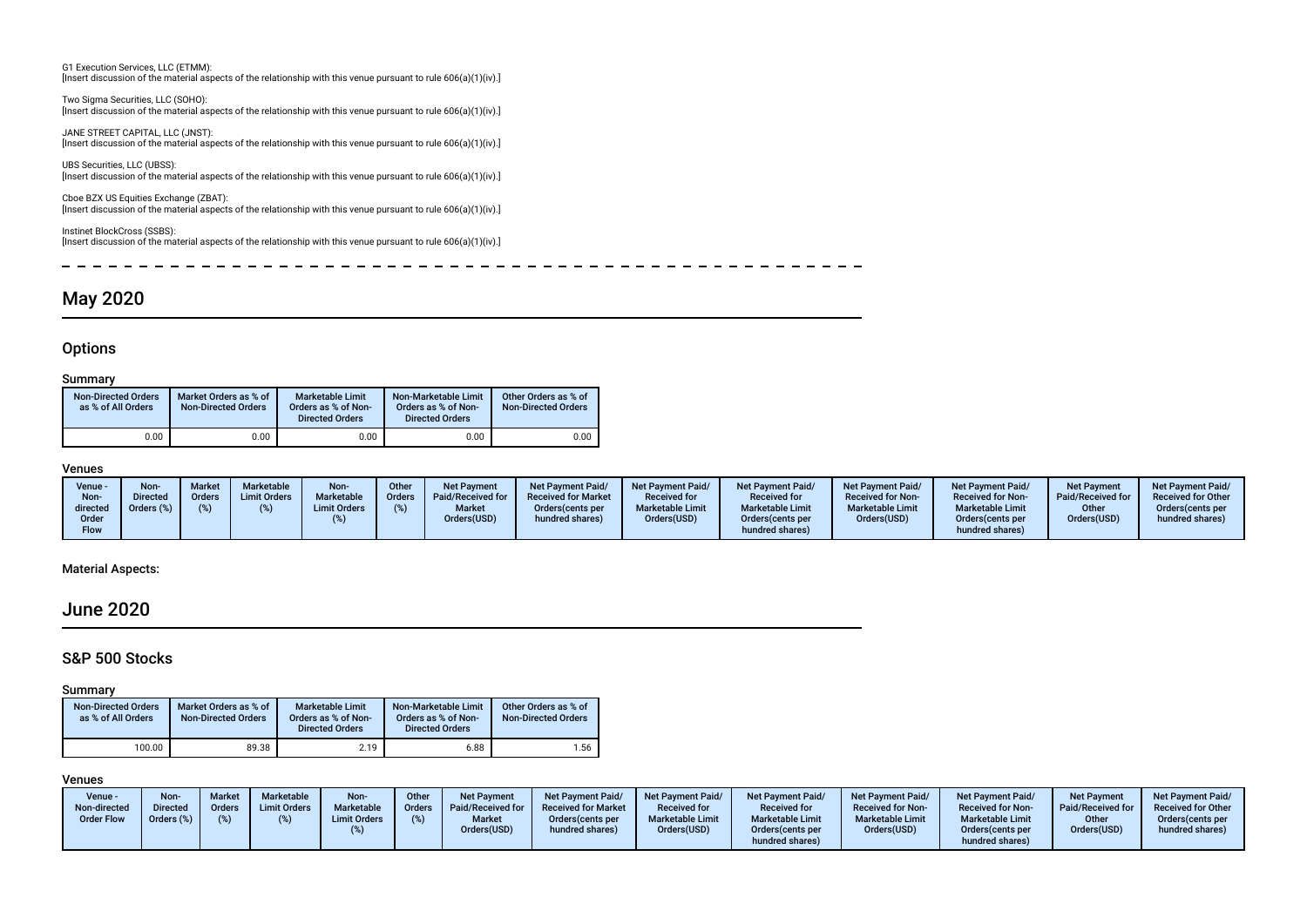| Venue -<br>Non-directed<br><b>Order Flow</b>          | Non-<br><b>Directed</b><br>Orders (%) | <b>Market</b><br>Orders<br>(%) | Marketable<br><b>Limit Orders</b><br>(%) | Non-<br>Marketable<br><b>Limit Orders</b><br>(%) | Other<br>Orders<br>(%) | <b>Net Payment</b><br>Paid/Received for<br><b>Market</b><br>Orders(USD) | Net Payment Paid/<br><b>Received for Market</b><br>Orders(cents per<br>hundred shares) | Net Payment Paid/<br>Received for<br>Marketable Limit<br>Orders(USD) | Net Payment Paid/<br>Received for<br><b>Marketable Limit</b><br>Orders(cents per<br>hundred shares) | Net Payment Paid/<br>Received for Non-<br><b>Marketable Limit</b><br>Orders(USD) | Net Payment Paid/<br>Received for Non-<br><b>Marketable Limit</b><br>Orders(cents per<br>hundred shares) | <b>Net Payment</b><br>Paid/Received for<br>Other<br>Orders(USD) | Net Payment Paid/<br><b>Received for Other</b><br>Orders(cents per<br>hundred shares) |
|-------------------------------------------------------|---------------------------------------|--------------------------------|------------------------------------------|--------------------------------------------------|------------------------|-------------------------------------------------------------------------|----------------------------------------------------------------------------------------|----------------------------------------------------------------------|-----------------------------------------------------------------------------------------------------|----------------------------------------------------------------------------------|----------------------------------------------------------------------------------------------------------|-----------------------------------------------------------------|---------------------------------------------------------------------------------------|
| Citadel<br>Securities LLC<br>(CDRG)                   | 47.10                                 | 52.63                          | 57.14                                    | 10.71                                            | 20.00                  | $\Omega$                                                                | 0.0000                                                                                 | $\mathbf 0$                                                          | 0.0000                                                                                              | $\mathbf 0$                                                                      | 0.0000                                                                                                   | $\mathbf 0$                                                     | 0.0000                                                                                |
| <b>VIRTU</b><br>Americas LLC<br>(NITE)                | 31.25                                 | 34.47                          | 28.57                                    | 5.36                                             | 80.00                  | $\Omega$                                                                | 0.0000                                                                                 | $\mathbf 0$                                                          | 0.0000                                                                                              | $\mathbf 0$                                                                      | 0.0000                                                                                                   | $\mathbf 0$                                                     | 0.0000                                                                                |
| <b>NASDAO</b><br>Execution<br>Services, LLC<br>(NSDQ) | 4.91                                  | 0.00                           | 0.00                                     | 39.29                                            | 0.00                   | $\Omega$                                                                | 0.0000                                                                                 | $\mathbf 0$                                                          | 0.0000                                                                                              | $\mathbf 0$                                                                      | 0.0000                                                                                                   | $\mathbf 0$                                                     | 0.0000                                                                                |
| Two Sigma<br>Securities, LLC<br>(SOHO)                | 4.46                                  | 5.00                           | 14.29                                    | 0.00                                             | 0.00                   | $\Omega$                                                                | 0.0000                                                                                 | $\mathbf 0$                                                          | 0.0000                                                                                              | $\mathbf 0$                                                                      | 0.0000                                                                                                   | $\mathbf 0$                                                     | 0.0000                                                                                |
| New York<br>Stock<br>Exchange<br>(NYSE)               | 3.57                                  | 0.00                           | 0.00                                     | 28.57                                            | 0.00                   | $\Omega$                                                                | 0.0000                                                                                 | $\mathbf 0$                                                          | 0.0000                                                                                              | $\mathbf 0$                                                                      | 0.0000                                                                                                   | $\mathbf 0$                                                     | 0.0000                                                                                |
| <b>JANE STREET</b><br>CAPITAL, LLC<br>(JNST)          | 2.46                                  | 2.89                           | 0.00                                     | 0.00                                             | 0.00                   | $\Omega$                                                                | 0.0000                                                                                 | $\mathbf 0$                                                          | 0.0000                                                                                              | $\mathbf 0$                                                                      | 0.0000                                                                                                   | $\mathbf 0$                                                     | 0.0000                                                                                |
| Cboe EDGX US<br>Equities<br>Exchange<br>(EDGX)        | 2.01                                  | 0.00                           | 0.00                                     | 16.07                                            | 0.00                   | $\Omega$                                                                | 0.0000                                                                                 | $\mathbf 0$                                                          | 0.0000                                                                                              | $\mathbf 0$                                                                      | 0.0000                                                                                                   | $\mathbf 0$                                                     | 0.0000                                                                                |
| G1 Execution<br>Services, LLC<br>(ETMM)               | 2.01                                  | 2.37                           | 0.00                                     | 0.00                                             | 0.00                   | $\Omega$                                                                | 0.0000                                                                                 | $\mathbf 0$                                                          | 0.0000                                                                                              | $\mathbf 0$                                                                      | 0.0000                                                                                                   | $\mathbf 0$                                                     | 0.0000                                                                                |
| <b>UBS</b> Securities,<br>LLC (UBSS)                  | 2.01                                  | 2.37                           | 0.00                                     | 0.00                                             | 0.00                   | $\mathbf{0}$                                                            | 0.0000                                                                                 | 0                                                                    | 0.0000                                                                                              | $\mathbf 0$                                                                      | 0.0000                                                                                                   | $\mathbf 0$                                                     | 0.0000                                                                                |
| Instinet<br><b>BlockCross</b><br>(SSBS)               | 0.22                                  | 0.26                           | 0.00                                     | 0.00                                             | 0.00                   | $\mathbf{0}$                                                            | 0.0000                                                                                 | $\mathbf 0$                                                          | 0.0000                                                                                              | $\mathbf 0$                                                                      | 0.0000                                                                                                   | $\mathbf 0$                                                     | 0.0000                                                                                |

Citadel Securities LLC (CDRG): [Insert discussion of the material aspects of the relationship with this venue pursuant to rule 606(a)(1)(iv).]

VIRTU Americas LLC (NITE): Insert discussion of the material aspects of the relationship with this venue pursuant to rule 606(a)(1)(iv).]

NASDAQ Execution Services, LLC (NSDQ): [Insert discussion of the material aspects of the relationship with this venue pursuant to rule 606(a)(1)(iv).]

Two Sigma Securities, LLC (SOHO): [Insert discussion of the material aspects of the relationship with this venue pursuant to rule 606(a)(1)(iv).]

New York Stock Exchange (NYSE): [Insert discussion of the material aspects of the relationship with this venue pursuant to rule 606(a)(1)(iv).]

JANE STREET CAPITAL, LLC (JNST): [Insert discussion of the material aspects of the relationship with this venue pursuant to rule 606(a)(1)(iv).]

Cboe EDGX US Equities Exchange (EDGX): [Insert discussion of the material aspects of the relationship with this venue pursuant to rule 606(a)(1)(iv).]

G1 Execution Services, LLC (ETMM): [Insert discussion of the material aspects of the relationship with this venue pursuant to rule 606(a)(1)(iv).]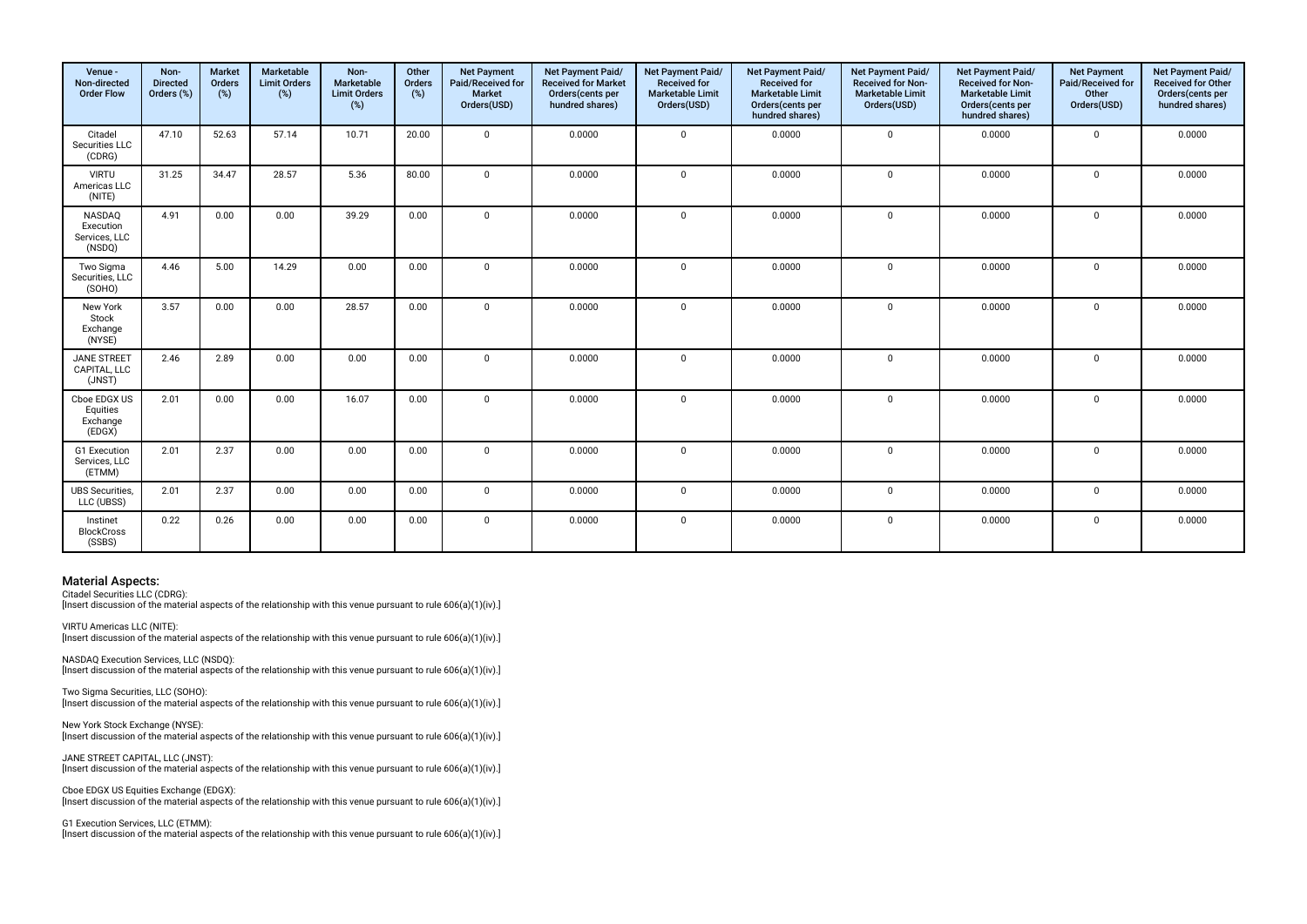UBS Securities, LLC (UBSS): [Insert discussion of the material aspects of the relationship with this venue pursuant to rule 606(a)(1)(iv).]

Instinet BlockCross (SSBS): [Insert discussion of the material aspects of the relationship with this venue pursuant to rule 606(a)(1)(iv).]

 $\sim$ 

# June 2020

## Non-S&P 500 Stocks

#### Summary

| <b>Non-Directed Orders</b><br>as % of All Orders | Market Orders as % of<br><b>Non-Directed Orders</b> | <b>Marketable Limit</b><br>Orders as % of Non-<br><b>Directed Orders</b> | Non-Marketable Limit<br>Orders as % of Non-<br><b>Directed Orders</b> | Other Orders as % of<br><b>Non-Directed Orders</b> |
|--------------------------------------------------|-----------------------------------------------------|--------------------------------------------------------------------------|-----------------------------------------------------------------------|----------------------------------------------------|
| 100.00                                           | 64.01                                               | 3.81                                                                     | 31.49                                                                 | 0.69                                               |

| Venue -<br>Non-directed<br><b>Order Flow</b>   | Non-<br><b>Directed</b><br>Orders (%) | <b>Market</b><br>Orders<br>(%) | Marketable<br><b>Limit Orders</b><br>(%) | Non-<br>Marketable<br><b>Limit Orders</b><br>(%) | Other<br>Orders<br>(%) | <b>Net Payment</b><br>Paid/Received for<br><b>Market</b><br>Orders(USD) | Net Payment Paid/<br><b>Received for Market</b><br>Orders (cents per<br>hundred shares) | Net Payment Paid/<br><b>Received for</b><br><b>Marketable Limit</b><br>Orders(USD) | Net Payment Paid/<br><b>Received for</b><br><b>Marketable Limit</b><br>Orders(cents per<br>hundred shares) | Net Payment Paid/<br><b>Received for Non-</b><br><b>Marketable Limit</b><br>Orders(USD) | Net Payment Paid/<br><b>Received for Non-</b><br>Marketable Limit<br>Orders(cents per<br>hundred shares) | <b>Net Payment</b><br><b>Paid/Received for</b><br>Other<br>Orders(USD) | Net Payment Paid/<br><b>Received for Other</b><br>Orders(cents per<br>hundred shares) |
|------------------------------------------------|---------------------------------------|--------------------------------|------------------------------------------|--------------------------------------------------|------------------------|-------------------------------------------------------------------------|-----------------------------------------------------------------------------------------|------------------------------------------------------------------------------------|------------------------------------------------------------------------------------------------------------|-----------------------------------------------------------------------------------------|----------------------------------------------------------------------------------------------------------|------------------------------------------------------------------------|---------------------------------------------------------------------------------------|
| Citadel<br>Securities LLC<br>(CDRG)            | 31.96                                 | 53.76                          | 50.00                                    | 5.02                                             | 100.00                 | $\mathbf 0$                                                             | 0.0000                                                                                  | $\mathbf{0}$                                                                       | 0.0000                                                                                                     | $\mathbf 0$                                                                             | 0.0000                                                                                                   | $\mathbf 0$                                                            | 0.0000                                                                                |
| NASDAQ<br>Execution<br>Services, LLC<br>(NSDQ) | 23.14                                 | 0.00                           | 3.85                                     | 51.31                                            | 0.00                   | $\Omega$                                                                | 0.0000                                                                                  | $\mathbf{0}$                                                                       | 0.0000                                                                                                     | $\mathbf 0$                                                                             | 0.0000                                                                                                   | $\mathbf 0$                                                            | 0.0000                                                                                |
| <b>VIRTU</b><br>Americas LLC<br>(NITE)         | 19.02                                 | 32.33                          | 23.08                                    | 3.49                                             | 0.00                   | $\mathbf 0$                                                             | 0.0000                                                                                  | $\mathbf 0$                                                                        | 0.0000                                                                                                     | $\mathbf 0$                                                                             | 0.0000                                                                                                   | $\mathbf 0$                                                            | 0.0000                                                                                |
| Cboe EDGX US<br>Equities<br>Exchange<br>(EDGX) | 14.90                                 | 0.00                           | 0.00                                     | 33.19                                            | 0.00                   | $\mathbf{0}$                                                            | 0.0000                                                                                  | $\mathbf{0}$                                                                       | 0.0000                                                                                                     | $\mathbf 0$                                                                             | 0.0000                                                                                                   | $\mathbf 0$                                                            | 0.0000                                                                                |
| <b>JANE STREET</b><br>CAPITAL, LLC<br>(JNST)   | 2.06                                  | 3.76                           | 0.00                                     | 0.22                                             | 0.00                   | $\Omega$                                                                | 0.0000                                                                                  | $\mathbf{0}$                                                                       | 0.0000                                                                                                     | $\Omega$                                                                                | 0.0000                                                                                                   | $\Omega$                                                               | 0.0000                                                                                |
| Cboe BZX US<br>Equities<br>Exchange<br>(ZBAT)  | 2.06                                  | 0.00                           | 0.00                                     | 4.59                                             | 0.00                   | $\Omega$                                                                | 0.0000                                                                                  | $\mathbf{0}$                                                                       | 0.0000                                                                                                     | $\Omega$                                                                                | 0.0000                                                                                                   | $\mathbf 0$                                                            | 0.0000                                                                                |
| Two Sigma<br>Securities, LLC<br>(SOHO)         | 1.96                                  | 3.20                           | 7.69                                     | 0.22                                             | 0.00                   | $\Omega$                                                                | 0.0000                                                                                  | $\Omega$                                                                           | 0.0000                                                                                                     | $\Omega$                                                                                | 0.0000                                                                                                   | $\mathbf 0$                                                            | 0.0000                                                                                |
| <b>UBS</b> Securities,<br>LLC (UBSS)           | 1.86                                  | 3.01                           | 3.85                                     | 0.44                                             | 0.00                   | $\Omega$                                                                | 0.0000                                                                                  | $\mathbf 0$                                                                        | 0.0000                                                                                                     | $\mathbf 0$                                                                             | 0.0000                                                                                                   | $\mathbf 0$                                                            | 0.0000                                                                                |
| Instinet<br><b>BlockCross</b><br>(SSBS)        | 1.27                                  | 1.88                           | 11.54                                    | 0.00                                             | 0.00                   | $\Omega$                                                                | 0.0000                                                                                  | $\mathbf{0}$                                                                       | 0.0000                                                                                                     | $\mathbf 0$                                                                             | 0.0000                                                                                                   | $\mathbf 0$                                                            | 0.0000                                                                                |
| G1 Execution<br>Services, LLC<br>(ETMM)        | 1.18                                  | 2.07                           | 0.00                                     | 0.22                                             | 0.00                   | $\mathbf 0$                                                             | 0.0000                                                                                  | $\mathbf{0}$                                                                       | 0.0000                                                                                                     | $\mathbf{0}$                                                                            | 0.0000                                                                                                   | $\mathbf 0$                                                            | 0.0000                                                                                |